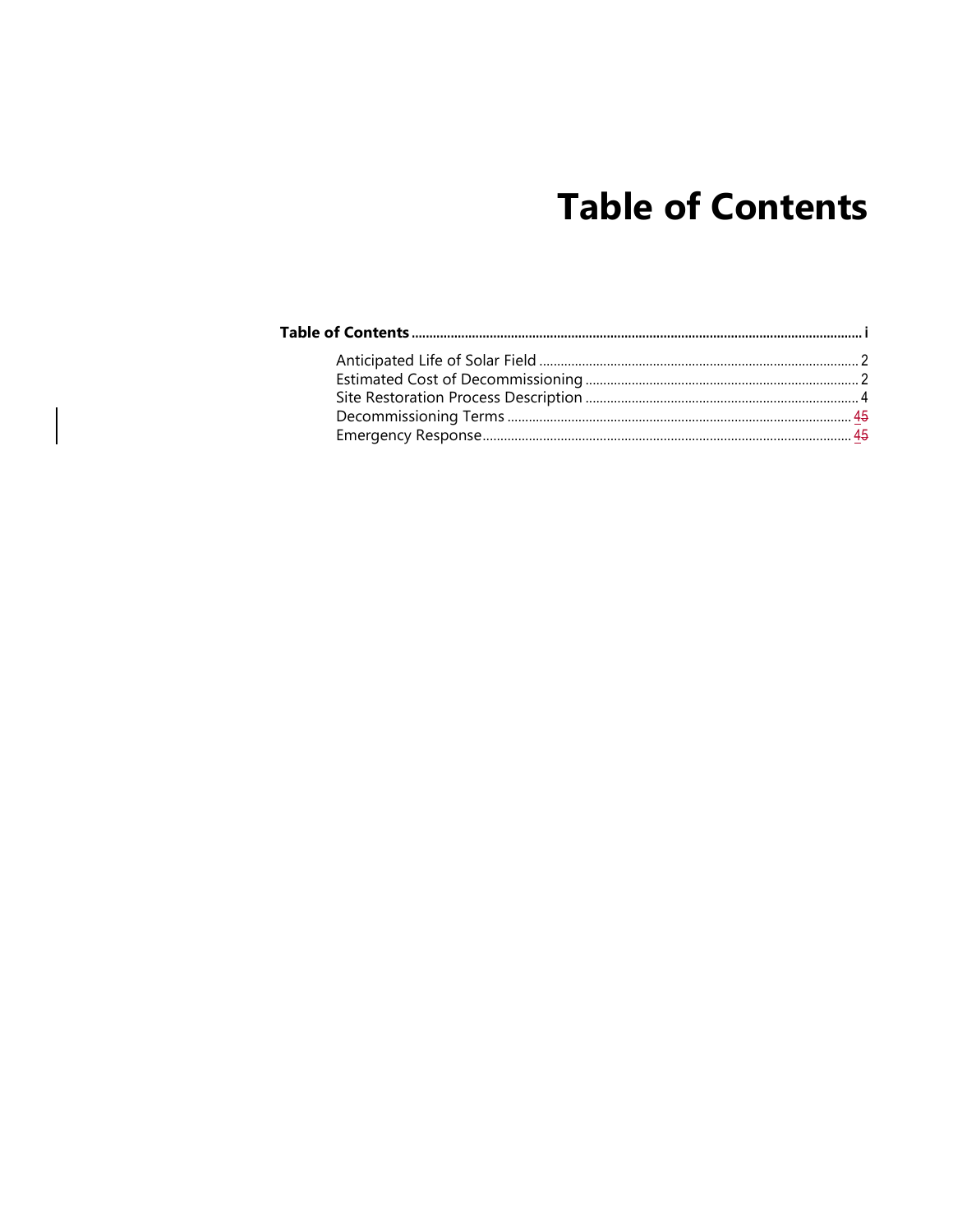# <span id="page-1-0"></span>**Anticipated Life of Solar Field**

As the owner of the North Stonington Solar (Project), Greenskies Clean Energy, LLC (GCE) is responsible for decommissioning the Project. Commercial-scale solar fields are designed for a minimum expected operational life of 20 years, but may operate for 25 to 30 years or more. As the solar field approaches the end of its operational life, it is expected that technological advances will make more efficient and cost-effective solar arrays that will economically drive the replacement of the existing solar arrays.

# <span id="page-1-1"></span>**Estimated Cost of Decommissioning**

Obviously, the cost of decommissioning a solar array more than 20 years into the future cannot be known with any precision. However, given the cost of components today, and the salvage value associated with such components today, one can begin to have an educated estimate as to the cost of salvage. For purposes of the Project, this means that the cost of decommissioning the solar arrays will be offset by the salvage value of the solar panels and components (i.e. glass, metal, copper). -As of the date of this plan, the estimated salvage value is expected to exceed the decommissioning costs, as shown below.

| <u>Item</u>        | <b>Salvage Value</b> | <b>Cost</b> | <u>Net</u>    |
|--------------------|----------------------|-------------|---------------|
| Project Management | \$0                  | \$50,000    | $-$ \$50,000  |
| Site Reclamation   | \$0                  | \$250,000   | $-$ \$250,000 |
| Solar Array        | \$600,000            | \$250,000   | \$350,000     |
| Components         |                      |             |               |
| Total              | \$600,000            | \$550,000   | \$50,000      |

# **Decommissioning Process Description**

Decommissioning and restoration activities will adhere to the requirements of appropriate governing authorities, and will be in accordance with applicable federal, state, and local permits. The decommissioning and restoration process comprises removal of above-ground structures; grading, to the extent necessary; restoration of topsoil (if needed) and seeding. The process of removing structures involves evaluating and categorizing all components and materials into categories of recondition and reuse, salvage, recycling and disposal. The Project consists of numerous materials that can be recycled, including steel, aluminum, glass, copper and plastics. In the interest of increased efficiency and minimal transportation impacts, components and material may be stored on-site until the bulk of similar components or materials are ready for transport. The components and material will be transported to the appropriate facilities for reconditioning, salvage, recycling, or disposal. Above-ground structures include the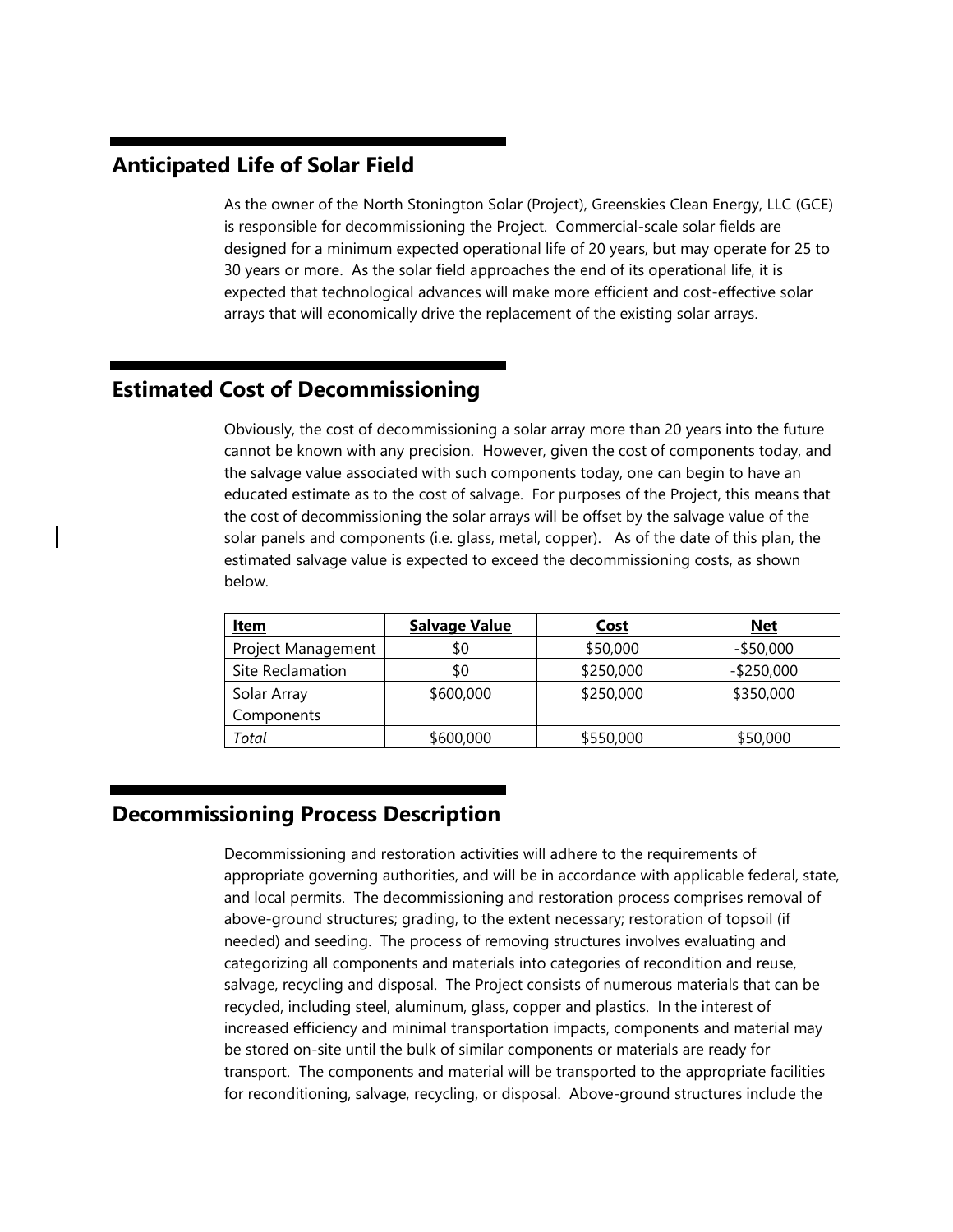panels, racks, inverters, pads and any interconnection facilities located on the property. The above-ground structures and below-ground structures are collectively referred to herein as the "Project Components."

Temporary erosion and sedimentation control best management practices will be used during the decommissioning phase of the project. Control features will be regularly inspected during the decommissioning phase and removed at the end of the process.

## Project Component Removal

Control cabinets, electronic components, and internal cables will be removed. The panels, racks and inverters will be lowered to the ground where they may be transported whole for reconditioning and reuse, or disassembled/cut into more easily transportable sections for salvageable, recyclable, or disposable components.

## PV Module Removal

Solar photovoltaic modules used in the project are manufactured within regulatory requirements for toxicity based on Toxicity Characteristic Leaching Procedure (TCLP). The solar panels are not considered hazardous waste. The panels used in the Project will contain silicon, glass, and aluminum which have value for recycling. Modules will be dismantled and packaged per manufacturer or approved recyclers specifications and shipped to an approved off-site approved recycler.

## Component Pad Removal

Pads will be excavated to a depth sufficient to remove all anchor bolts, rebar, conduits, cable, and concrete to a depth of 24 inches below grade. The remaining excavation will be filled with clear sub-grade material of quality comparable to the immediate surrounding area. The sub-grade material will be compacted to a density similar to surrounding subgrade material. All unexcavated areas compacted by equipment used in decommissioning shall be de-compacted in a manner to adequately restore the topsoil and sub-grade material to the proper density consistent and compatible with the surrounding area.

## Electric Wire Removal

Electric wire made from copper or aluminum has value for recycling. DC wiring can be removed manually from the panels to the inverter. Underground wire in the array of the array will pulled and removed from the ground. Overhead cabling for the interconnection will be removed from poles. All wire will be sent to an approved recycling facility.

## Racking and Fencing Removal

All racking and fencing material will be broken down into manageable units and removed from facility and sent to an approved recycler. All racking posts driven into the ground will be pulled and removed.

## Concrete Slab Removal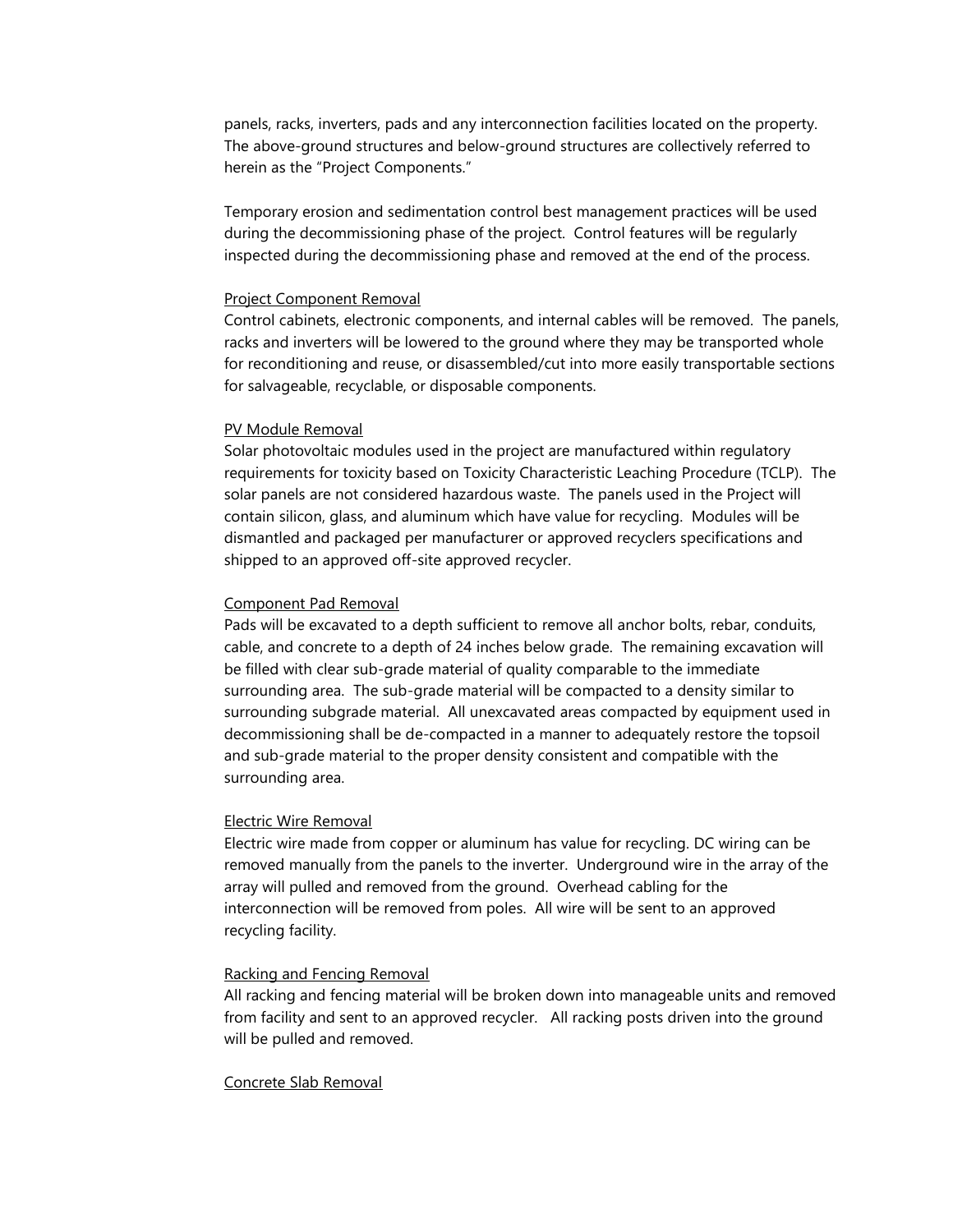Concrete slabs used as equipment pads will be broken and removed to a depth of two feet below grade. Clean concrete will be crushed and disposed of off-site and/or recycled and reused either on or off-site.

## Access Road

During decommissioning, the processed stone access roads will be stripped exposing the geotextile beneath. The geotextile will then be removed and disposed revealing the original soil surface. The compacted soil beneath the road fill may require ripping with a subsoiler plow to loosen it before it can be returned to crop production.

# <span id="page-3-0"></span>**Site Restoration Process Description**

Following decommissioning activities, the sub-grade material and topsoil from affected areas will be de-compacted and restored to a density and depth consistent with the surrounding areas. If the subsequent use for the Project site will involve agriculture, a deep till of the project site will be undertaken. The affected areas will be inspected, thoroughly cleaned, and all construction-related debris removed. Disturbed areas will be reseeded to promote re-vegetation of the area, unless the area is to be immediately redeveloped. In all areas restoration shall include, as reasonably required, leveling, terracing, mulching, and other necessary steps to prevent soil erosion, to ensure establishment of suitable grasses and forbs, and to control noxious weeds and pests.

# <span id="page-3-1"></span>**Decommissioning Terms**

The project shall be decommissioned within 180 days of the end of the project's operational life. Areas disturbed during the decommissioning phase will be with seeded with a drought-tolerant grass seed mix appropriate for the area, unless such areas are being immediately redeveloped for other uses.

# <span id="page-3-2"></span>**Emergency Response**

GCE and the O&M services provider will coordinate with the Town of North Stonington police and volunteer fire departments regarding access to the facility and emergency shutoff switches. Annual emergency response training will be conducted with the Town of North Stonington emergency service providers. Provided below is an emergency contact list for the Town of North Stonington.